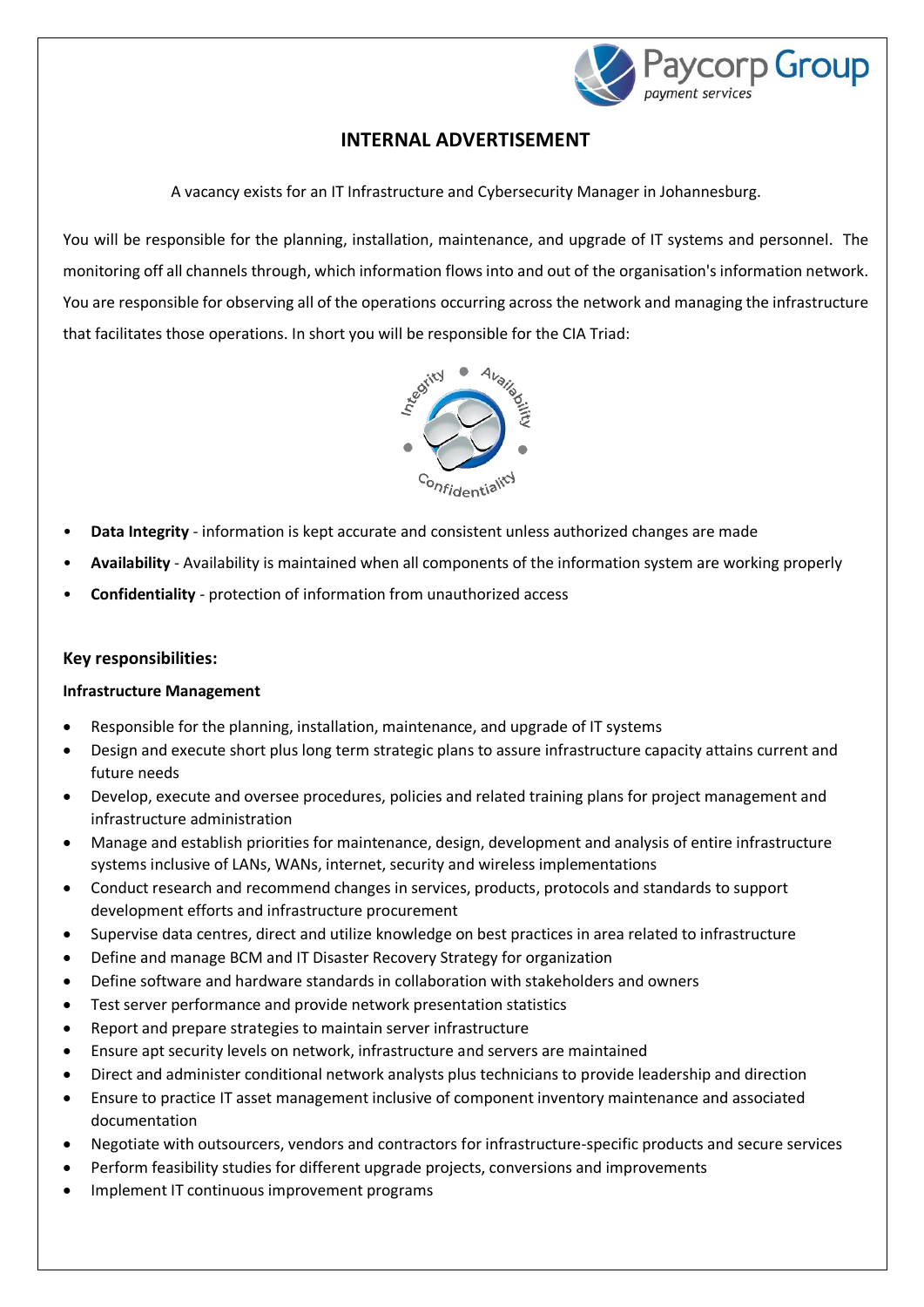- Manages a dynamic team of individuals, constantly searching for creative ways to elevate the capabilities of technology systems to meet business needs
- Participate in the budget process
- Designing and implementation of cloud adoption strategy
- Annual management of renewal process and ensuring in time compliance
- Cloud migration and implementation

# **System Availability**

- Maintaining supporting hardware and software applications to ensure that end user applications and products are available
- Resolving system and hardware problems that arise to ensure the minimum downtime on the system
- Ensuring that end users are advised when the system has experienced problems and they will not be able to use the system
- Backing up of resources to ensure that information is available, should the system fail and needs to be restored
- Crisis management keeping stakeholders informed and actively working with teams to return service in the shortest possible timeframe

## **Cybersecurity Requirements**

- Understanding of relevant cyber, information and cloud security related laws and regulations
- Monitor all operations and infrastructure
- Maintain all security tools and technology
- Monitor internal and external policy compliance
- Monitor regulation compliance
	- $\circ$  Scheduling for ASV scans and internal vulnerability scans, remediating findings and ensuring accurate & timely reporting to satisfy PCI DSS requirements.
	- o Regular account auditing, and all other PCI DSS requirements that needs to be met
- Work to reduce risk
	- o User awareness training
	- o Applying patches in timely fashion
	- o User access levels are correct
	- o Updating Firewalls, EDR, etc.
- Implement new technology
- Audit policies and controls continuously
- Ensure Cybersecurity stays on the organisational radar
- Regularly test the Security Incident Response plan
- Transparency to the Executive team

#### **Risk and Compliance**

- Remediating audit items by putting measures in place to prevent the reoccurrence of findings
- Ensuring user compliance with acceptable usage policies related to internet searches and size constraints of information sent
- Ensuring that there is an IT infrastructure in place outside of the business premises to ensure Business Continuity
- Ensuring that the infrastructure is maintained should there be damage to the company premises and existing internal IT infrastructure
- Ensuring that all servers are replicated and that regular (daily) backups take place
- Review changes as part of the Change Approval Board (CAB)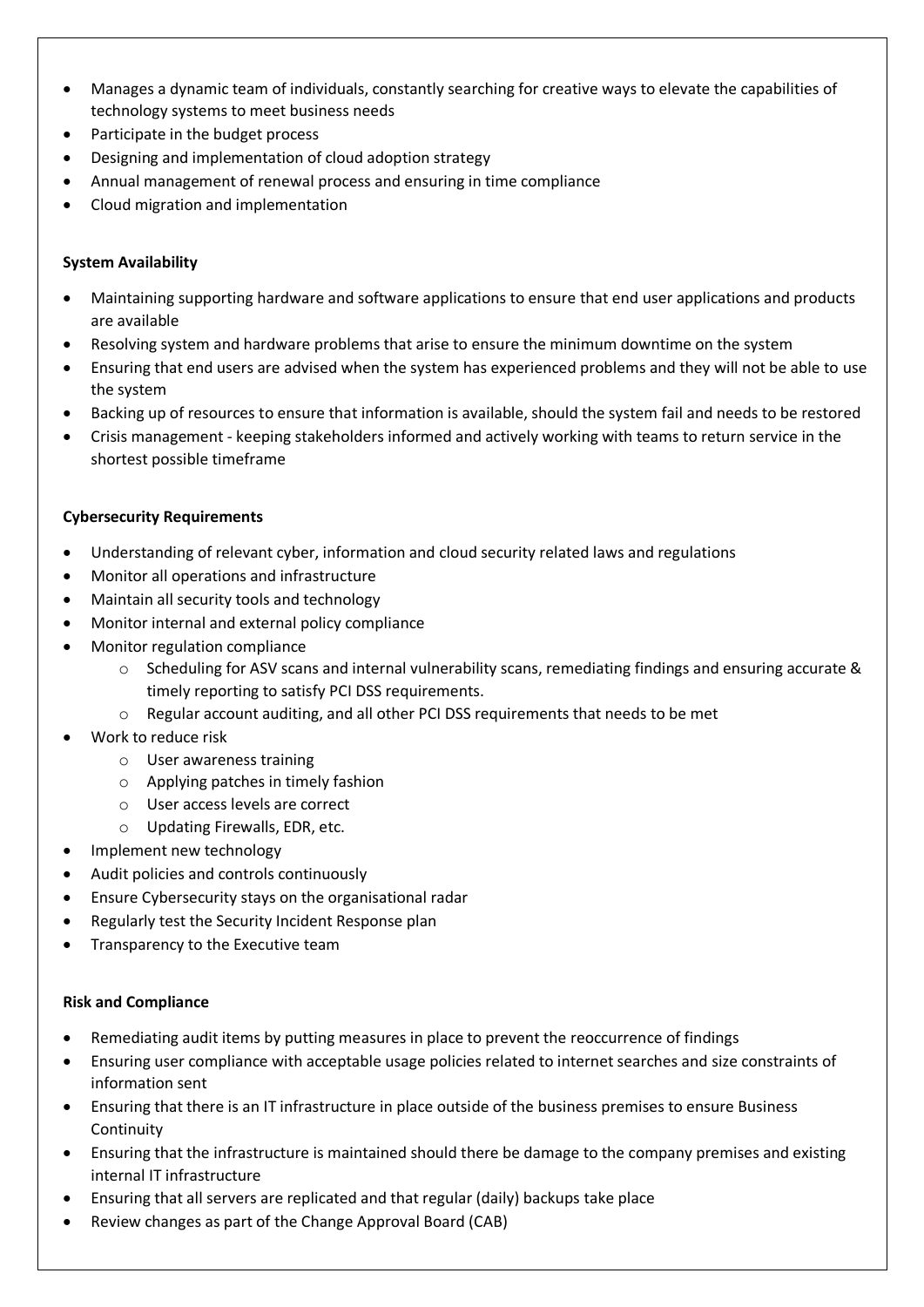Participate in various internal and external audits (ITGC, PCI)

# **Project delivery**

- Being involved in projects that are designed to improve the existing environment to facilitate delivery or to transition the project into production
- Ensuring that the security related to the project is in place
- Interacting with business, vendors and staff at various levels to facilitate the implementation of approved projects

## **Vendor management**

- Meeting with key suppliers such on a monthly basis and smaller suppliers on an annual or quarterly basis
- Ensuring that escalations required take place
- Commenting on SLAs when they are being drawn up
- Enforcing SLAs with vendors and for clients
- Ensuring that new requirements are managed with vendors, particularly when exploring potential solutions and obtaining costs from vendors

# **In order to be considered for the position, the following requirements must be met:**

- Matric
- Completed BSC Computer Science or BCom (IT)
- ITIL Certified
- COBIT
- CISM (Certified Information Security Manager) and CISSP (Certified Information Systems Security Professional) would be an advantage
- Broad knowledge of hardware, networking, cybersecurity, vulnerability management, and cloud migration
- Working knowledge of Kubernetes implementation, support and design
- Min 5 years experience in IT Infrastructure and IT System administration
- Min 5 years experience leading an IT infrastructure team
- Min 3 years experience in Cybersecurity
- PCI DSS Requirement knowledge
- Security policies, security procedures, security design and implementation
- In depth understanding of infrastructure and network architecture and design
- Management of Windows and Linux environments
- SLA Management
- Vendor & Supplier Management
- HR Experience including: Team Creation, Motivation and Performance Management
- Finance for Non-Finance Manager (budgeting etc.)
- **•** Firewalls
- IDS/IPS
- Endpoint Security Solutions
- Access Control Systems
- Set-up Requirements i.e. Desk, PC, Laptop etc.